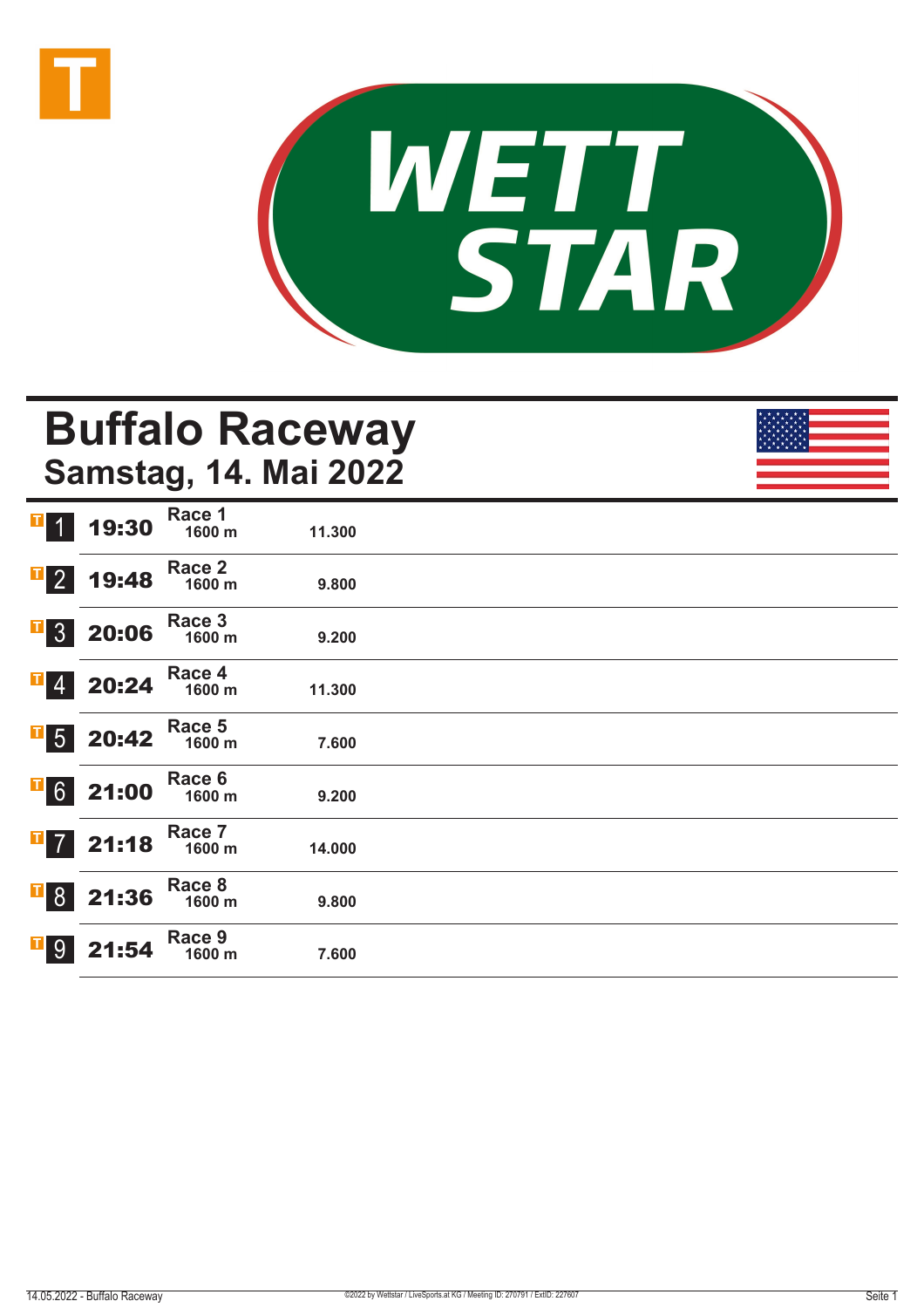| 14.05.2022 - Buffalo Raceway            |                |                        |                    |                        | Rennen#9      |                     |                      |   |                             | Seite 2 |
|-----------------------------------------|----------------|------------------------|--------------------|------------------------|---------------|---------------------|----------------------|---|-----------------------------|---------|
| <b>WANN STARTET IHR PFERD</b>           |                |                        |                    |                        |               |                     |                      |   |                             |         |
| Aleppo Hanover                          | 4              | Call My Broker         | 3                  | Harry Hoo N            |               | $\overline{2}$      | Mr Fantasy           | 5 | Rearview Blue Chip          | 2       |
| Amrcanbootscoota A                      | 8              | <b>Calvery Hill</b>    | 9                  | <b>Hellrider</b>       |               | 6                   | Mugshots Bro         |   | Reggiano                    |         |
| Are You In                              | 3              | Catch The Wave         | 5                  | Honor Me               |               |                     | My Money Honey       |   | Rockette Baby               |         |
| Barney Mac                              |                | Catcha Lefty A         |                    | Iluvtomakemoney        |               | 8                   | One Rock             |   | Santana Beach               |         |
| <b>Batting Stats</b>                    | 6              | <b>Charlies Dragon</b> | 9                  | Jimtastic              |               |                     | Oreo Dream Xtreme    |   | <b>Silver Arrow</b>         |         |
| Beachboydesire                          | 9              | Crunch                 |                    | J-S Swanman            |               |                     | Out On Bail          |   | <b>Silver Beast</b>         |         |
| Beginner's Luck                         | 8              | Daylon Phantom         |                    | Labatt Hanover         |               |                     | Paprike Blue Chip    |   | Simonthediamond             |         |
| Better Watch Out                        |                | Dontteasehim           |                    | Le Millenaire          |               |                     | Peggy J              |   | <b>Sizzling Summer</b>      |         |
| Bjanthony                               |                | Doowrah Lightning      |                    | Lenwoods Real Deal     |               |                     | Pembroke Joey        |   | Speed It                    |         |
| <b>Black Is Back</b>                    |                | Dream Deal             |                    | Lincoln Tunnel         |               | ĥ                   | Pete Stamas          |   | Stop Action                 |         |
| Blue On Black                           |                | E Street               |                    | Lucky Nadotremblay     |               | 9                   | Photo Bomber         |   | <b>Stranger Things</b>      |         |
| <b>Brookdale Fletcher</b>               | $\overline{c}$ | <b>Endeavors Pride</b> |                    | Mass Balance           |               |                     | <b>Play Rock</b>     |   | Stratosphere                |         |
| Bugatti                                 | 8              | <b>Extradite N</b>     | 8                  | Meadowbrook Chip       |               | 6                   | <b>Raylan Givens</b> |   | Thor De Vie                 |         |
| <b>WANN STARTET IHR JOCKEY / FAHRER</b> |                |                        |                    |                        |               |                     |                      |   |                             |         |
| <b>Andrew Torre</b>                     | հ              |                        |                    | <b>Bradley Jackson</b> | 4             |                     | Chris Carrubba JR    |   | 3                           |         |
| Dan Yetman                              |                | 1,6,8,9                | David Mcneight lii |                        |               | 2, 3, 4, 5, 7, 8, 9 | Denny Bucceri        |   | 4,5,7                       |         |
| Drew Monti                              |                | 2,3,4,6,7,8,9          |                    | James McNeight Jr      |               | 1,4,5,6,8,9         | Jim Morrill Jr       |   | 1,2,3,4,5,6,7,8,9           |         |
| Keith Kash Jr                           |                | 1,2,3,4,5,6,8,9        |                    | <b>Kevin Cummings</b>  | 1,2,3,5,6,7,8 |                     | Kyle Cummings        |   | 3,5,7,9                     |         |
| Michael Baumeister                      |                | 2,4,8,9                |                    | Michael Caprio         | 6             |                     | Ray Fisher Jr        |   |                             |         |
| Shawn Mcdonough                         |                | 2,3,7                  |                    | Wade Tomaszewski       | 2,5           |                     |                      |   |                             |         |
| <b>WANN STARTET IHR TRAINER</b>         |                |                        |                    |                        |               |                     |                      |   |                             |         |
| Alana Caprio                            | 6              | <b>Andrew Torre</b>    |                    | 4,6                    |               | Angelo Nappo        | 2,3,4,6,7,8          |   | <b>Bradley Jackson</b><br>4 |         |

| Alana Caprio               |           | Andrew Torre        | 4.6         | Angelo Nappo      | 2,3,4,6,7,8 | Bradlev Jackson      |         |
|----------------------------|-----------|---------------------|-------------|-------------------|-------------|----------------------|---------|
| <b>Christopher Naedele</b> | 2.5       | Darrin Monti        |             | David Russo       | 3,5,9       | <b>Frank Mays</b>    |         |
| Gerry Sarama               | 1,2,3,6,8 | Jennifer Giuliani   | 1,2,3,6,8,9 | Jerry Nugent Jr   | 3.9         | Jim Graham           |         |
| Jim Mcneight               | 1.5.6.8.9 | Joseph Alba         | 2.4.8       | Kevin Cummings    |             | Lee Dahn             |         |
| Lisa Mariacher             | ن. ا      | Lvnn Fisher         |             | Marc Shuttleworth |             | Michael Ohol         | 4,5,6,9 |
| Mihailo Zdielar Jr         | 2.8       | <b>Richard Roth</b> |             | Rose Russo        |             | <b>Russell Bratt</b> |         |
| <b>Rvan Swift</b>          | 1.8.9     | Shawn Mcdonough     | 2,3,4,5,7,9 | Tammy Cummings    |             |                      |         |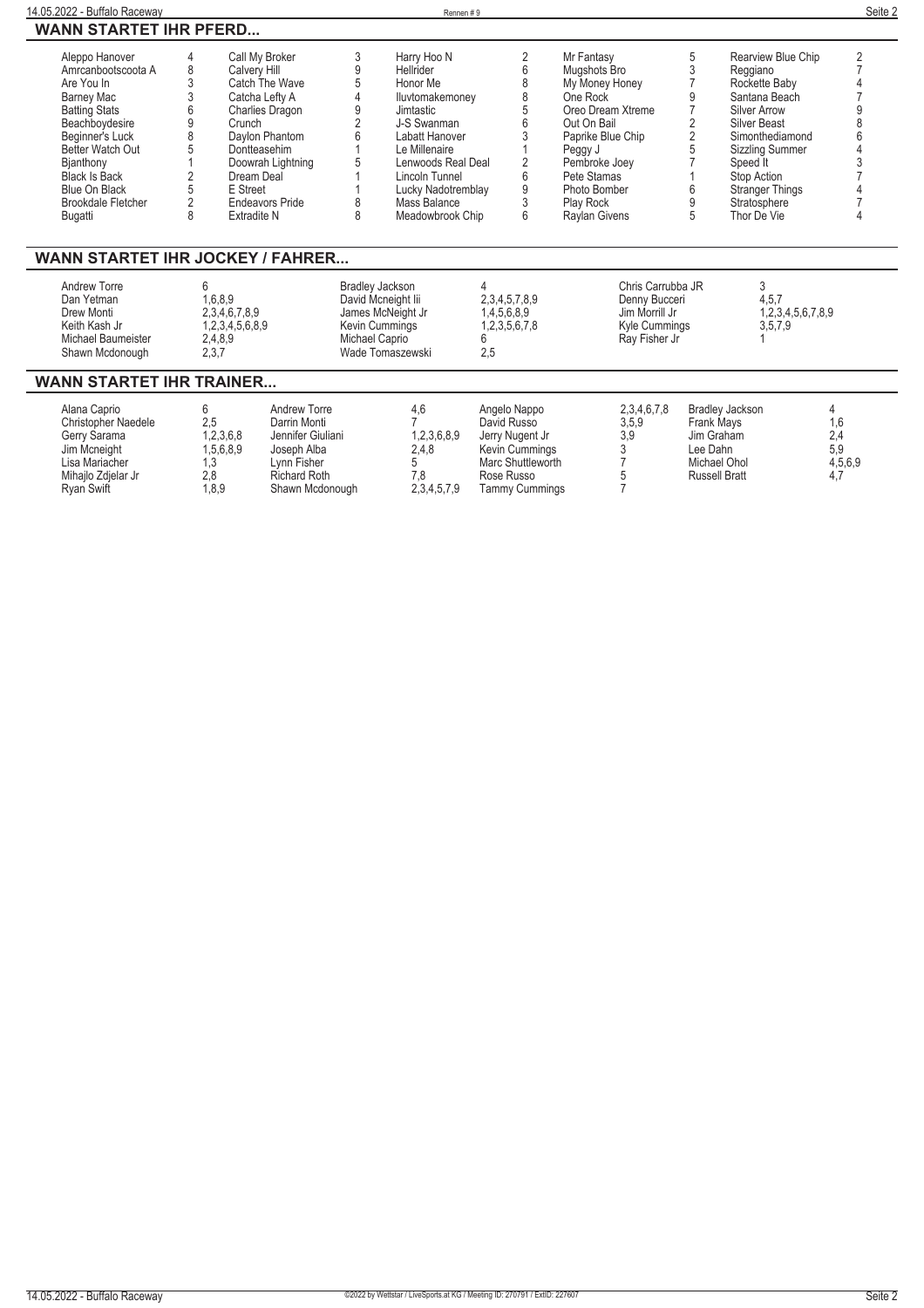**Race 1**

**1600 m 11.300** 

**1 19:30**

**Rennpreis: 11.300 NW \$5,500 LAST 4 STS AE: NW 6 EXT PM RACES LT OR NW|THIS BASE COND (OPEN II) IN WNY LAST ST AE: WINNERS|LOWER CLASS IN WNY LAST ST** 

| 1600      |                                                                                                |  |
|-----------|------------------------------------------------------------------------------------------------|--|
| 4         | <b>Le Millenaire</b><br>9j. rotbraun W (Windsong Espoir - Jojo P V)<br>Trainer: Lisa Mariacher |  |
| 68.00     | Besitzer: Erin M Moran, Lockport, NY                                                           |  |
| ML: 25,0  | Jim Morrill Jr                                                                                 |  |
| 2         | <b>Bjanthony</b><br>10j. rotbraun W (Credit Winner - La Tapatia)                               |  |
| 88.50     | Trainer: Jennifer Giuliani<br>Besitzer: Terence S Miller, Clarence, NY                         |  |
| ML: 7,0   | Keith Kash Jr                                                                                  |  |
| 3         | <b>Dream Deal</b><br>4j. rotbraun W (Wheeling N Dealin - Keris Majs                            |  |
| 72.60     | Trainer: Ryan Swift<br>Besitzer: Ryan L Swift, Williamsville, NY                               |  |
| ML: 16,0  | Ray Fisher Jr                                                                                  |  |
| 4         | <b>Dontteasehim</b><br>7j. rotbraun W (Dontyouforgetit - Tantalizing D<br>Trainer: Frank Mays  |  |
| 81.60     | Besitzer: Tronolone Racing, Kenmore, N                                                         |  |
| ML: 9,0   | Dan Yetman                                                                                     |  |
| 5         | <b>Pete Stamas</b><br>5j. rotbraun W (Uncle Peter - Donata Dont Got                            |  |
| 68.00     | Trainer: Gerry Sarama<br>Besitzer: Michael L Torcello, Hamburg,                                |  |
|           |                                                                                                |  |
| ML: 3,0   | <b>Kevin Cummings</b>                                                                          |  |
| 6         | <b>E</b> Street<br>4j. rotbraun H (Conway Hall - Highway Cash)                                 |  |
|           | Trainer: Jim Mcneight<br>Besitzer: Margaret A Butler, Cattaraugu                               |  |
| 70.30     |                                                                                                |  |
| ML: 5,0   | James McNeight Jr                                                                              |  |
| Ergebnis: | Quoten:                                                                                        |  |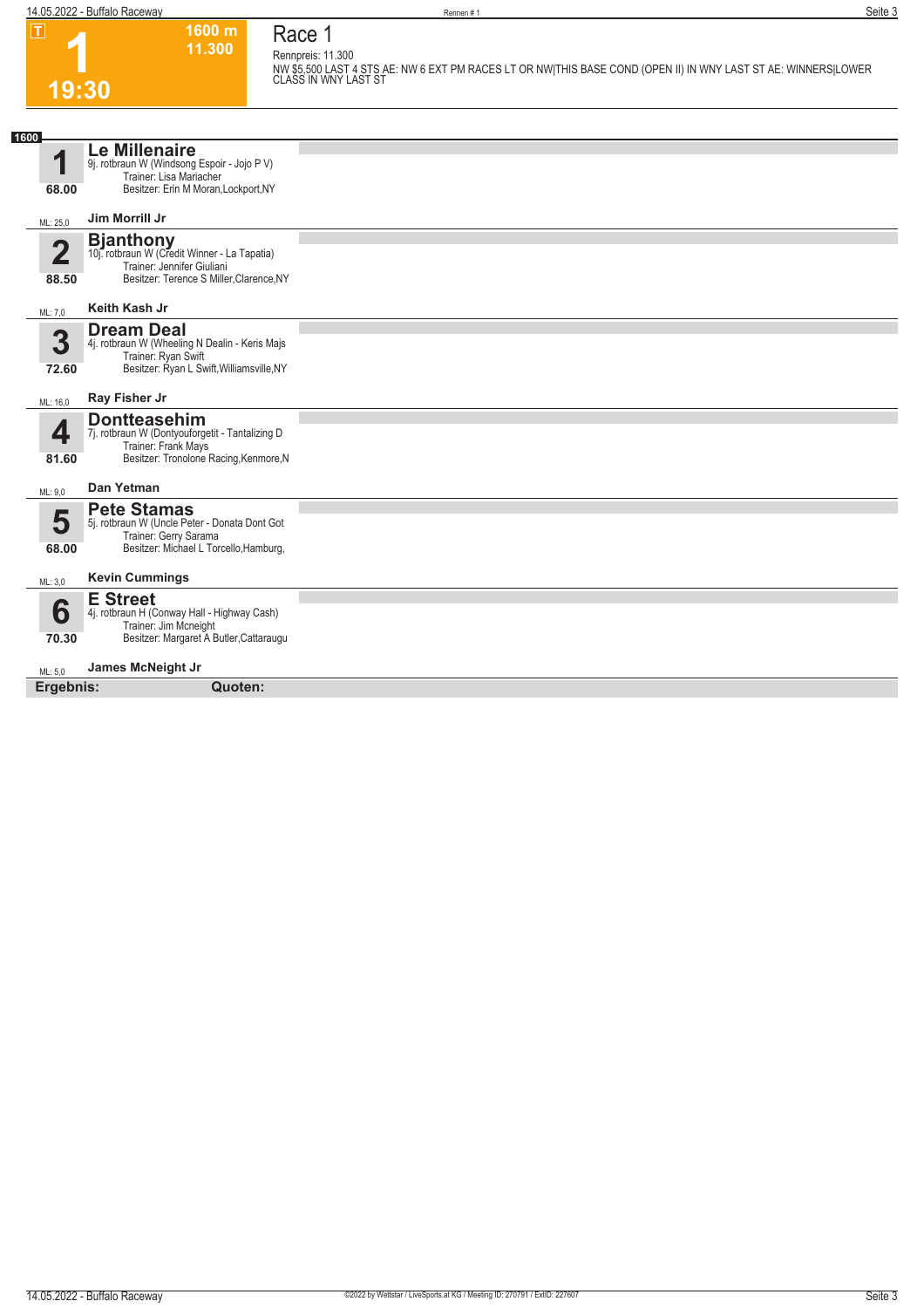**1600 m 9.800**  **Race 2**



#### **Rennpreis: 9.800 NW \$4,000 LAST 4 STS OR OPT CL \$11,000 AE: NW THIS|BASE COND IN WNY LAST ST OR WINNERS LOWER CLASS IN WNY|LAST ST**

| 1600                    |                                                                                                                                                      |  |
|-------------------------|------------------------------------------------------------------------------------------------------------------------------------------------------|--|
| 1<br>88.50              | <b>Crunch</b><br>6j. rotbraun W (Sweet Lou - Spoiled Beach)<br>Trainer: Jennifer Giuliani<br>Besitzer: Jason E Shaw, Scenery Hill, P                 |  |
| ML: 9,0                 | Keith Kash Jr                                                                                                                                        |  |
| $\overline{2}$<br>68.00 | <b>Paprike Blue Chip</b><br>7j. rotbraun W (Roll With Joe - Bliss N Vinegar<br>Trainer: Angelo Nappo<br>Besitzer: Thomas F & Diane M Wescott         |  |
| ML: 3,0                 | Jim Morrill Jr                                                                                                                                       |  |
| 3<br>68.00              | <b>Out On Bail</b><br>5j. rotbraun W (Western Terror - Leeva)<br>Trainer: Gerry Sarama<br>Besitzer: Michael L Torcello, Hamburg,                     |  |
| ML: 35,0                | <b>Kevin Cummings</b>                                                                                                                                |  |
| 4<br>81.60              | <b>Harry Hoo N</b><br>10j. rotbraun W (Bettor's Delight - Twist N Sho<br>Trainer: Shawn Mcdonough<br>Besitzer: Harry N Wortzman, Batavia, N          |  |
| ML: 11,0                | <b>Shawn Mcdonough</b>                                                                                                                               |  |
| 5<br>68.00              | <b>Black Is Back</b><br>9j. schwarz W (Western Terror - Magic Momen<br>Trainer: Mihajlo Zdjelar Jr<br>Besitzer: Curtis Edholm, West Seneca,          |  |
| ML: 55,0                | <b>Drew Monti</b>                                                                                                                                    |  |
| 6<br>81.60              | Rearview Blue Chip<br>5j. rotbraun W (American Ideal - Mud Pie Han<br>Trainer: Jim Graham<br>Besitzer: J Graham, Hmbrg, NY; L Winter                 |  |
| ML: 13,0                | David Mcneight lii                                                                                                                                   |  |
| 81.60                   | <b>Brookdale Fletcher</b><br>8j. rotbraun W (Shadow Play - Armbro Creole)<br>Trainer: Joseph Alba<br>Besitzer: Jane Ellen Stanley, Middleport        |  |
| ML: 16,0                | <b>Michael Baumeister</b>                                                                                                                            |  |
| 8<br>80.70              | <b>Lenwoods Real Deal</b><br>6j. rotbraun W (Real Desire - Serenity Hanover<br>Trainer: Christopher Naedele<br>Besitzer: Kathleen M Weller, Elma, NY |  |
| ML: 16,0                | <b>Wade Tomaszewski</b>                                                                                                                              |  |
| Ergebnis:               | Quoten:                                                                                                                                              |  |
|                         |                                                                                                                                                      |  |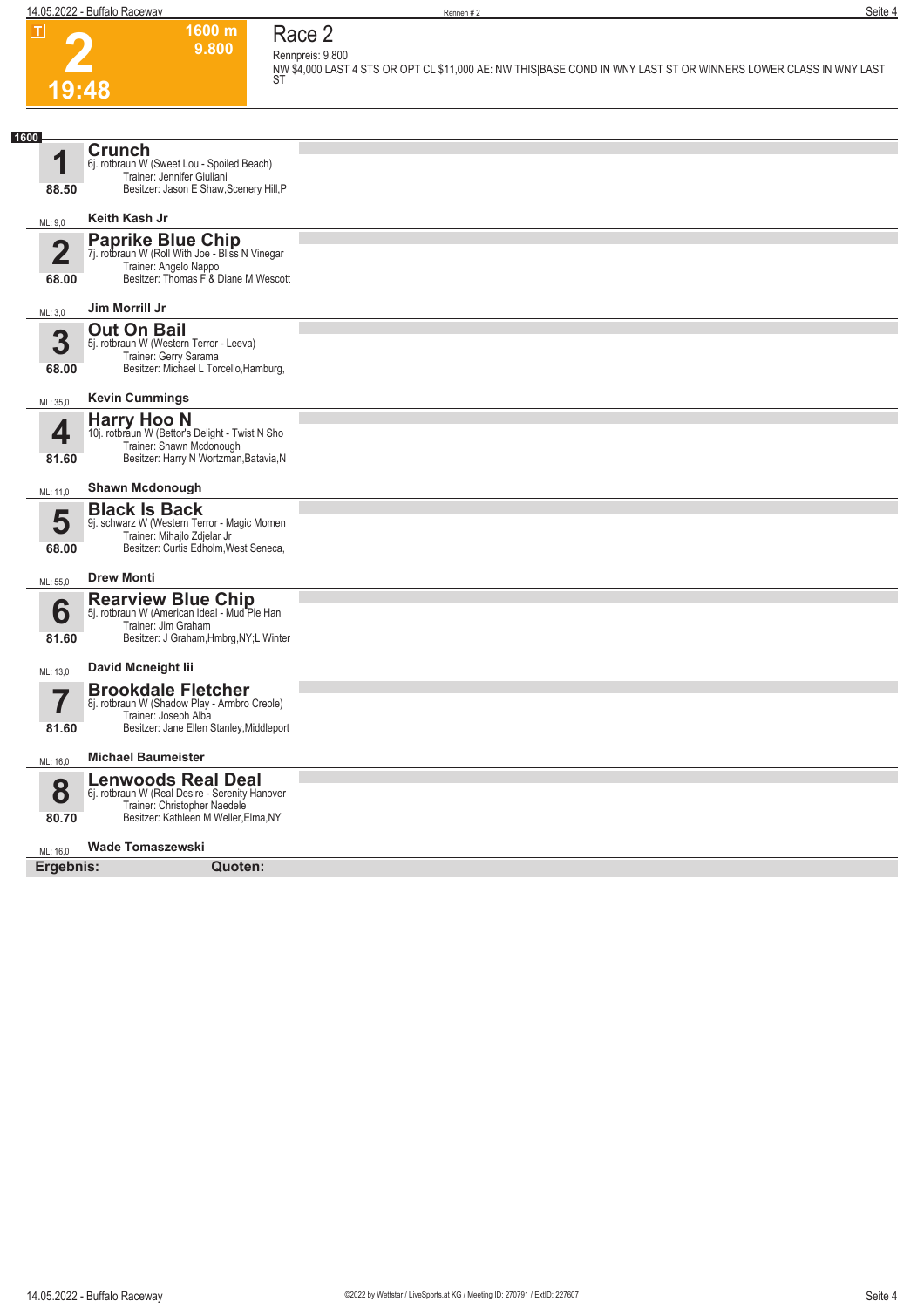**1600 m**



#### **9.200 Race 3 Rennpreis: 9.200 NW \$3,500 LAST 4 STS OR OPT CL \$10,000 AE: NW THIS|BASE COND IN WNY LAST ST OR WINNERS LOWER CLASS IN WNY|LAST ST**

| 1600                    |                                                                          |  |
|-------------------------|--------------------------------------------------------------------------|--|
|                         | <b>Are You In</b>                                                        |  |
|                         | 9j. rotbraun W (Federal Flex - Mother Of All)                            |  |
| 68.00                   | Trainer: Kevin Cummings<br>Besitzer: Anthony J Alessi, Williamsville     |  |
|                         |                                                                          |  |
| ML: 45,0                | <b>Kevin Cummings</b>                                                    |  |
|                         | <b>Speed It</b>                                                          |  |
| $\overline{\mathbf{2}}$ | 9j. grau W (Cam's Rocket - Hyercast)<br>Trainer: Gerry Sarama            |  |
| 68.00                   | Besitzer: Michael L Torcello, Hamburg,                                   |  |
|                         |                                                                          |  |
| ML: 55,0                | <b>Drew Monti</b>                                                        |  |
|                         | Warrawee Shipshape<br>8j. rotbraun W (Muscle Mass - U Can Cruise)        |  |
| 3                       | Trainer: Jerry Nugent Jr                                                 |  |
| 77.10                   | Besitzer: Rock 01 Stable Inc, Hamburg,                                   |  |
|                         |                                                                          |  |
| ML: 6,0                 | <b>Kyle Cummings</b>                                                     |  |
| 4                       | <b>Call My Broker</b><br>8j. rotbraun W (Muscle Massive - Pretty Crafty  |  |
|                         | Trainer: Angelo Nappo                                                    |  |
| 81.60                   | Besitzer: Franklin C Meier, West Senec                                   |  |
| ML: 6,0                 | David Mcneight lii                                                       |  |
|                         | <b>Barney Mac</b>                                                        |  |
| 5                       | 7j. rotbraun W (Cornaro Dasolo - Ziggy Wiggy)                            |  |
|                         | Trainer: David Russo<br>Besitzer: Gary T Ballowe, Angola, NY             |  |
| 88.50                   |                                                                          |  |
| ML: 16,0                | Keith Kash Jr                                                            |  |
|                         | <b>Mugshots Bro</b>                                                      |  |
| 6                       | 10j. rotbraun W (Jailhouse Jesse - Photo Emm<br>Trainer: Shawn Mcdonough |  |
| 81.60                   | Besitzer: Herman J Niedhammer, Port                                      |  |
|                         |                                                                          |  |
| ML: 35,0                | <b>Shawn Mcdonough</b>                                                   |  |
| 7                       | <b>Mass Balance</b>                                                      |  |
|                         | 9j. rotbraun W (Muscle Mass - Aimees Image)<br>Trainer: Lisa Mariacher   |  |
| 68.00                   | Besitzer: Erin M Moran, Lockport, NY; Lis                                |  |
|                         | Jim Morrill Jr                                                           |  |
| ML: 11,0                |                                                                          |  |
| 8                       | <b>Labatt Hanover</b><br>9j. rotbraun W (Muscle Hill - La Boheme)        |  |
|                         | Trainer: Jennifer Giuliani                                               |  |
| 77.10                   | Besitzer: Gary L & Cynthia M Saj, Medi                                   |  |
| ML: 16.0                | <b>Chris Carrubba JR</b>                                                 |  |
| Ergebnis:               | Quoten:                                                                  |  |
|                         |                                                                          |  |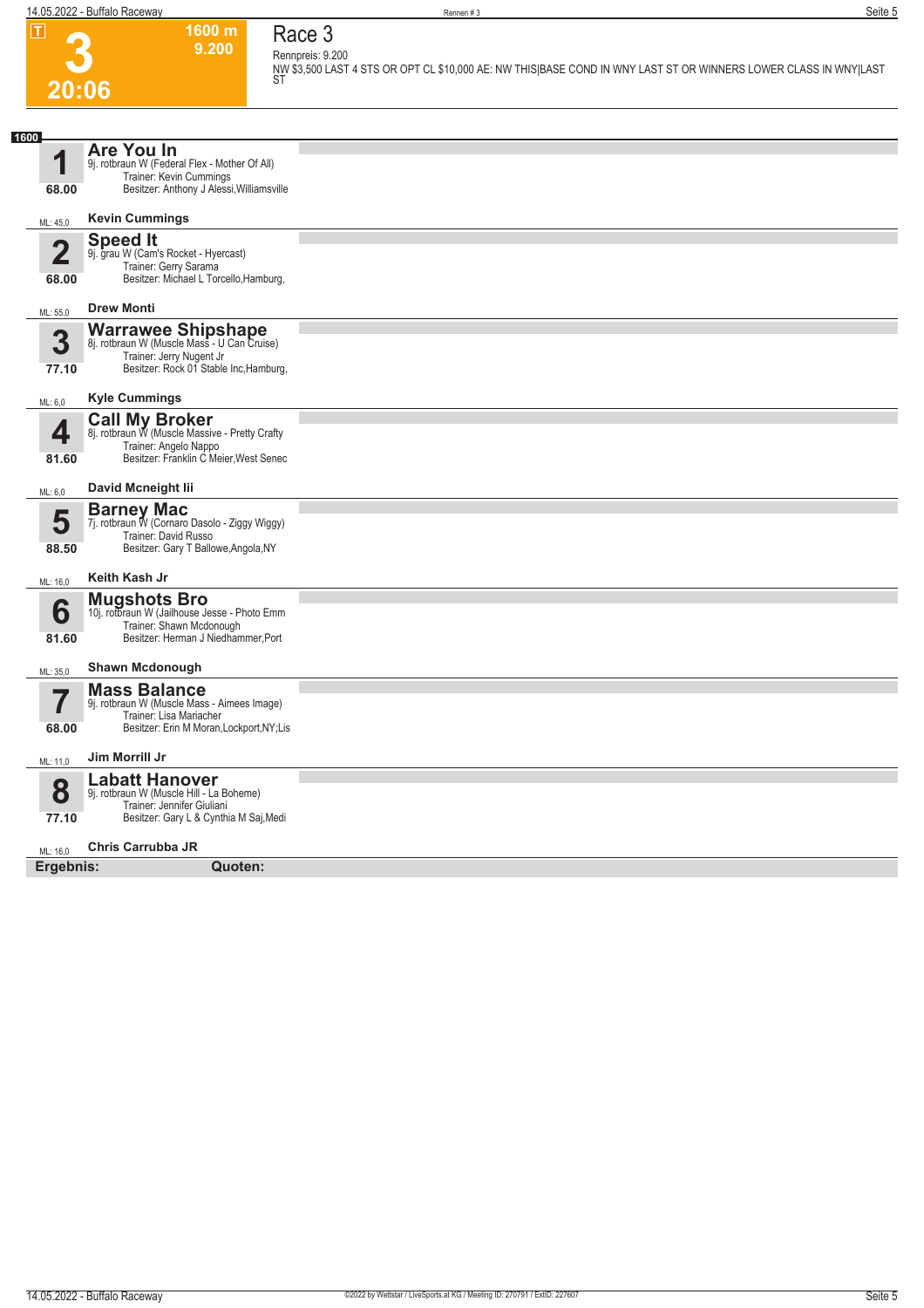## **Race 4 Rennpreis: 11.300**

**1600 m 11.300** 



**NW \$5,500 LAST 4 STS OR OPT CL \$16,500 AE: NW THIS|BASE COND IN WNY LAST ST OR WINNERS LOWER CLASS IN WNY|LAST ST AE: NW \$1,750 LAST 3 STS** 

| 1600                    |                                                                                                                                                   |  |
|-------------------------|---------------------------------------------------------------------------------------------------------------------------------------------------|--|
| q<br>81.60              | <b>Catcha Lefty A</b><br>10j. rotbraun W (Village Jasper - Lefty)<br>Trainer: Joseph Alba<br>Besitzer: John M Volkosh, Middleport, N              |  |
|                         | <b>Michael Baumeister</b>                                                                                                                         |  |
| ML: 3,0                 |                                                                                                                                                   |  |
| $\overline{\mathbf{2}}$ | <b>Aleppo Hanover</b><br>7j. rotbraun W (Somebeachsomewhere - Ande<br>Trainer: Andrew Torre                                                       |  |
| 70.30                   | Besitzer: Andrew M & Kristen J Torre, G                                                                                                           |  |
| ML: 7,0                 | James McNeight Jr                                                                                                                                 |  |
| 3<br>68.00              | <b>Weekend Atnannies</b><br>7j. rotbraun W (Western Paradise - Lacoste G<br>Trainer: Shawn Mcdonough<br>Besitzer: Jaclyn M Giuliani, Batavia, NY; |  |
| ML: 4,0                 | Jim Morrill Jr                                                                                                                                    |  |
| 4                       | <b>Toms All In</b><br>5j. rotbraun H (Rusty's All In - Odds On Rieslin<br><b>Trainer: Russell Bratt</b>                                           |  |
| 72.60                   | Besitzer: Rose M Campbell, Oakfield, N                                                                                                            |  |
| ML: 10,0                | <b>Denny Bucceri</b>                                                                                                                              |  |
| 5<br>79.40              | <b>Rockette Baby</b><br>6j. grau W (Big Bad John - O Narutac Rockett<br>Trainer: Bradley Jackson<br>Besitzer: Bradley A Jackson, Amherst, N       |  |
| ML: 13,0                | <b>Bradley Jackson</b>                                                                                                                            |  |
| 6<br>68.00              | <b>Thor De Vie</b><br>7j. rotbraun W (So Surreal - Pebblebeach De<br>Trainer: Jim Graham<br>Besitzer: J Graham, Hmbrg, NY; L Winter               |  |
| ML: 7,0                 | <b>Drew Monti</b>                                                                                                                                 |  |
| 7                       | <b>Stranger Things</b><br>6j. rotbraun W (Western Terror - Southwind Pr<br>Trainer: Angelo Nappo                                                  |  |
| 81.60                   | Besitzer: Virginia P & Kathy L Schoeffel                                                                                                          |  |
| ML: 9,0                 | David Mcneight lii                                                                                                                                |  |
| 8                       | <b>Sizzling Summer</b><br>7j. rotbraun W (Sportswriter - Electric Smile)                                                                          |  |
| 88.50                   | Trainer: Michael Ohol<br>Besitzer: Justina M Ohol, Medina, NY                                                                                     |  |
| ML: 16,0                | Keith Kash Jr                                                                                                                                     |  |
| Ergebnis:               | Quoten:                                                                                                                                           |  |
|                         |                                                                                                                                                   |  |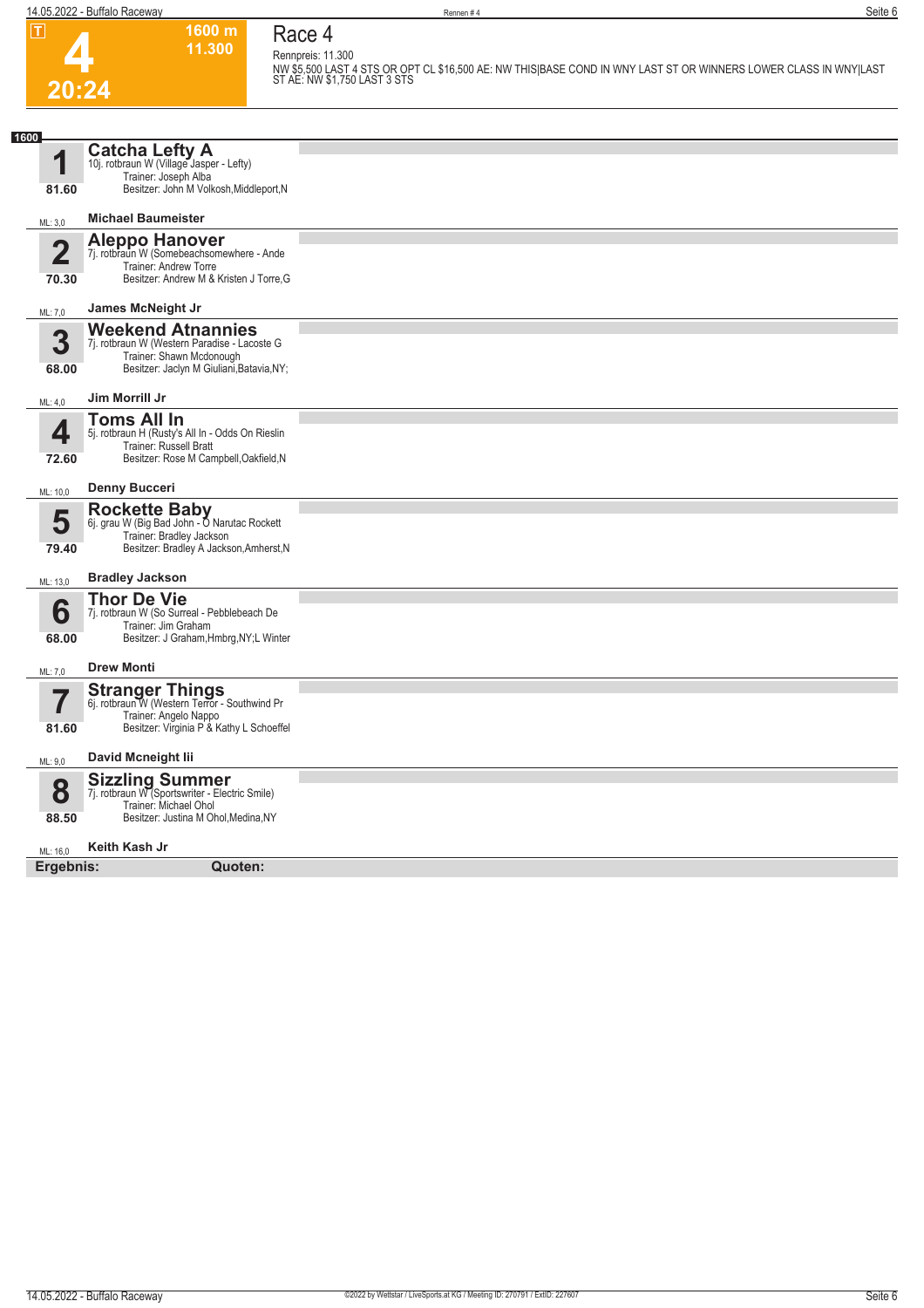

## **Race 5 Rennpreis: 7.600**

**1600 m 7.600** 

**NW \$2,500 LAST 4 STS OR OPT CL \$7,500 AE: NW THIS BASE|COND IN WNY LAST ST OR WINNERS LOWER CLASS IN WNY|LAST ST BCHPC** 

| 1600                             |                                                                                                                                            |  |
|----------------------------------|--------------------------------------------------------------------------------------------------------------------------------------------|--|
| И                                | <b>Raylan Givens</b><br>10j. grau W (Rock N Roll Heaven - Lisheen)<br>Trainer: Michael Ohol                                                |  |
| 88.50                            | Besitzer: Justina M Ohol, Medina, NY                                                                                                       |  |
| ML: 4,0                          | Keith Kash Jr                                                                                                                              |  |
| $\overline{\mathbf{2}}$<br>72.60 | Doowrah Lightning<br>6j. rotbraun W (Hypnotic Blue Chip - Fan Club<br>Trainer: Lynn Fisher<br>Besitzer: Lynn M & Richard N Fisher, D       |  |
| ML: 13,0                         | <b>Denny Bucceri</b>                                                                                                                       |  |
| 3<br>68.00                       | <b>Jimtastic</b><br>7j. rotbraun W (Art Major - Jimmy The Terror)<br>Trainer: Rose Russo<br>Besitzer: Rose Russo, Batavia, NY              |  |
| ML: 45,0                         | <b>Kevin Cummings</b>                                                                                                                      |  |
| 4<br>68.00                       | <b>Peggy J</b><br>5j. rotbraun S (Quality Western - Gingerbread<br>Trainer: Shawn Mcdonough<br>Besitzer: David S Maniace, Batavia, NY      |  |
| ML: 35,0                         | Jim Morrill Jr                                                                                                                             |  |
| 5<br>70.30                       | <b>Catch The Wave</b><br>10j. grau W (Jenna's Beach Boy - Hrubys N' E<br>Trainer: Jim Mcneight<br>Besitzer: Michael A Ventura, Tonawand    |  |
| ML: 11,0                         | James McNeight Jr                                                                                                                          |  |
| 6<br>77.10                       | <b>Blue On Black</b><br>6j. schwarz W (Mcardle - Michello)<br>Trainer: Lee Dahn<br>Besitzer: Lee V Dahn, South Dayton, NY                  |  |
| ML: 55,0                         | <b>Kyle Cummings</b>                                                                                                                       |  |
| 80.70                            | Mr Fantasy<br>10j. rotbraun W (Bettor's Delight - L Dees Rain<br>Trainer: Christopher Naedele<br>Besitzer: Kathleen M Weller, Elma, NY     |  |
| ML: 16,0                         | <b>Wade Tomaszewski</b>                                                                                                                    |  |
| 8<br>81.60                       | <b>Better Watch Out</b><br>7j. rotbraun W (Bettor's Delight - Walk Softly)<br>Trainer: David Russo<br>Besitzer: Gary T Ballowe, Angola, NY |  |
| ML: 16,0                         | David Mcneight lii                                                                                                                         |  |
| Ergebnis:                        | Quoten:                                                                                                                                    |  |
|                                  |                                                                                                                                            |  |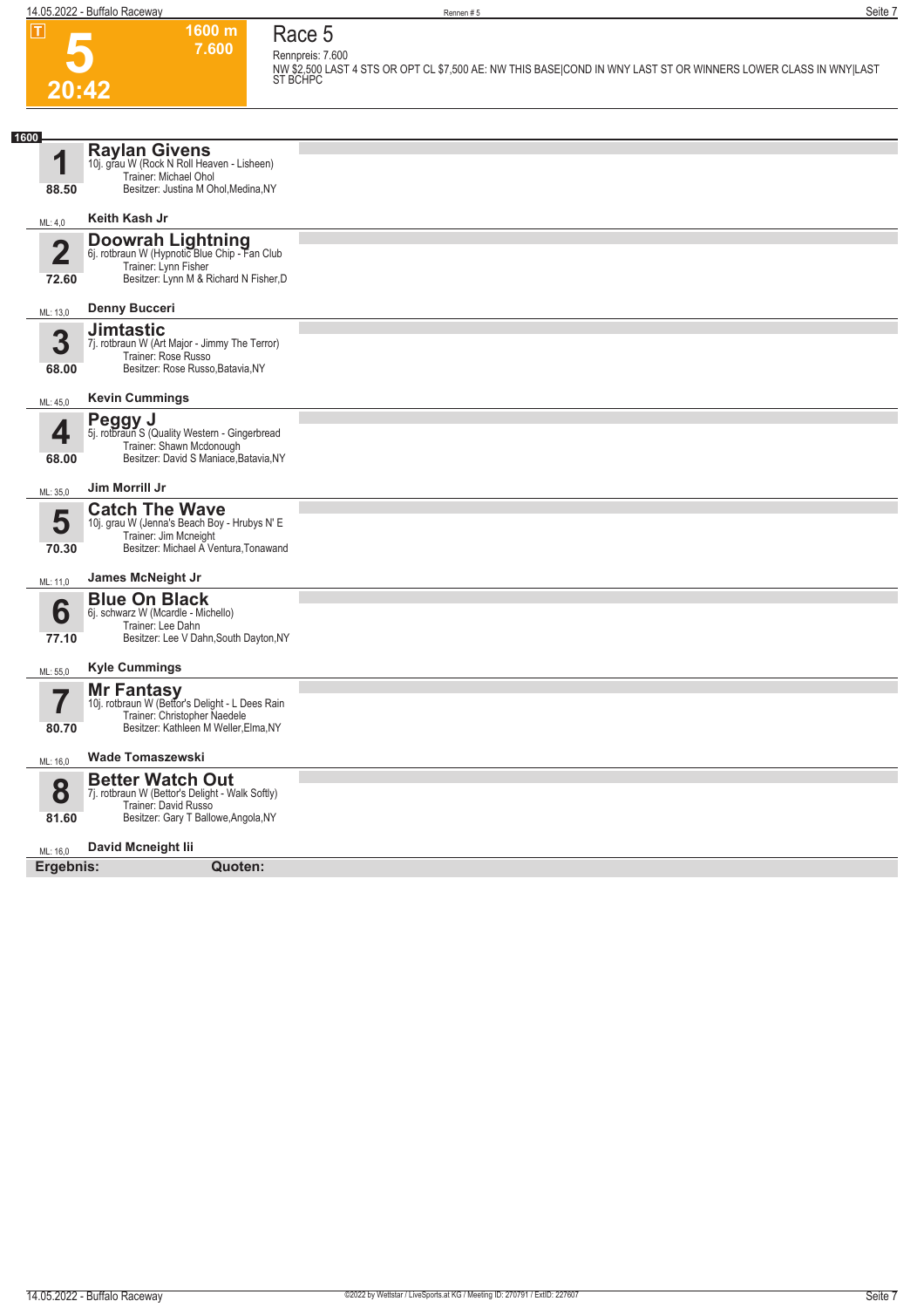

**1600 m 9.200** 

#### **Race 6 Rennpreis: 9.200**

**NW \$3,500 LAST 4 STS OR OPT CL \$10,000 AE: NW THIS|BASE COND IN WNY LAST ST OR WINNERS LOWER CLASS IN WNY|LAST ST** 

| 1600                             |                                                                                                                                                |  |
|----------------------------------|------------------------------------------------------------------------------------------------------------------------------------------------|--|
| И<br>70.30                       | <b>J-S Swanman</b><br>6j. grau W (Swan For All - Belville)<br>Trainer: Jim Mcneight<br>Besitzer: Michael A Ventura, Tonawand                   |  |
| ML: 4,0                          | James McNeight Jr                                                                                                                              |  |
| $\overline{\mathbf{2}}$<br>68.00 | <b>Daylon Phantom</b><br>7j. rotbraun W (Kadabra - Daylon Marvel)<br>Trainer: Angelo Nappo<br>Besitzer: Franklin C Meier, West Senec           |  |
| ML: 55,0                         | <b>Drew Monti</b>                                                                                                                              |  |
| 3<br>81.60                       | Simonthediamond<br>5j. grau H (Conway Hall - Accrual Girl)<br>Trainer: Frank Mays<br>Besitzer: James E Palladino, Lockport,                    |  |
| ML: 7,0                          | Dan Yetman                                                                                                                                     |  |
| 4<br>68.00                       | <b>Photo Bomber</b><br>8j. rotbraun W (Explosive Matter - Phanny's P<br>Trainer: Jennifer Giuliani<br>Besitzer: Terence S Miller, Clarence, NY |  |
| ML: 25,0                         | Jim Morrill Jr                                                                                                                                 |  |
| 5<br>81.60                       | <b>Meadowbrook Chip</b><br>5j. rotbraun W (Whom Shall I Fear - Chip's Go<br>Trainer: Andrew Torre<br>Besitzer: Andrew M & Kristen J Torre, G   |  |
| ML: 16,0                         | <b>Andrew Torre</b>                                                                                                                            |  |
| 6<br>68.00                       | <b>Lincoln Tunnel</b><br>5j. rotbraun W (Manofmanymissions - Only Lo<br>Trainer: Gerry Sarama<br>Besitzer: Michael L Torcello, Hamburg,        |  |
| ML: 13,0                         | <b>Kevin Cummings</b>                                                                                                                          |  |
| 5,<br>I<br>68.00                 | <b>Hellrider</b><br>5j. grau H (Yankee Glide - My Shooting Star)<br>Trainer: Alana Caprio<br>Besitzer: Caprio Stable LLC, Oakfield, N          |  |
| ML: 16,0                         | <b>Michael Caprio</b>                                                                                                                          |  |
| 8<br>88.50                       | <b>Batting Stats</b><br>7j. grau W (Encore Encore - Batting Lashes)<br>Trainer: Michael Ohol<br>Besitzer: Michael J Ohol Jr, Lockport, N       |  |
| ML: 16.0                         | Keith Kash Jr                                                                                                                                  |  |
| Ergebnis:                        | Quoten:                                                                                                                                        |  |
|                                  |                                                                                                                                                |  |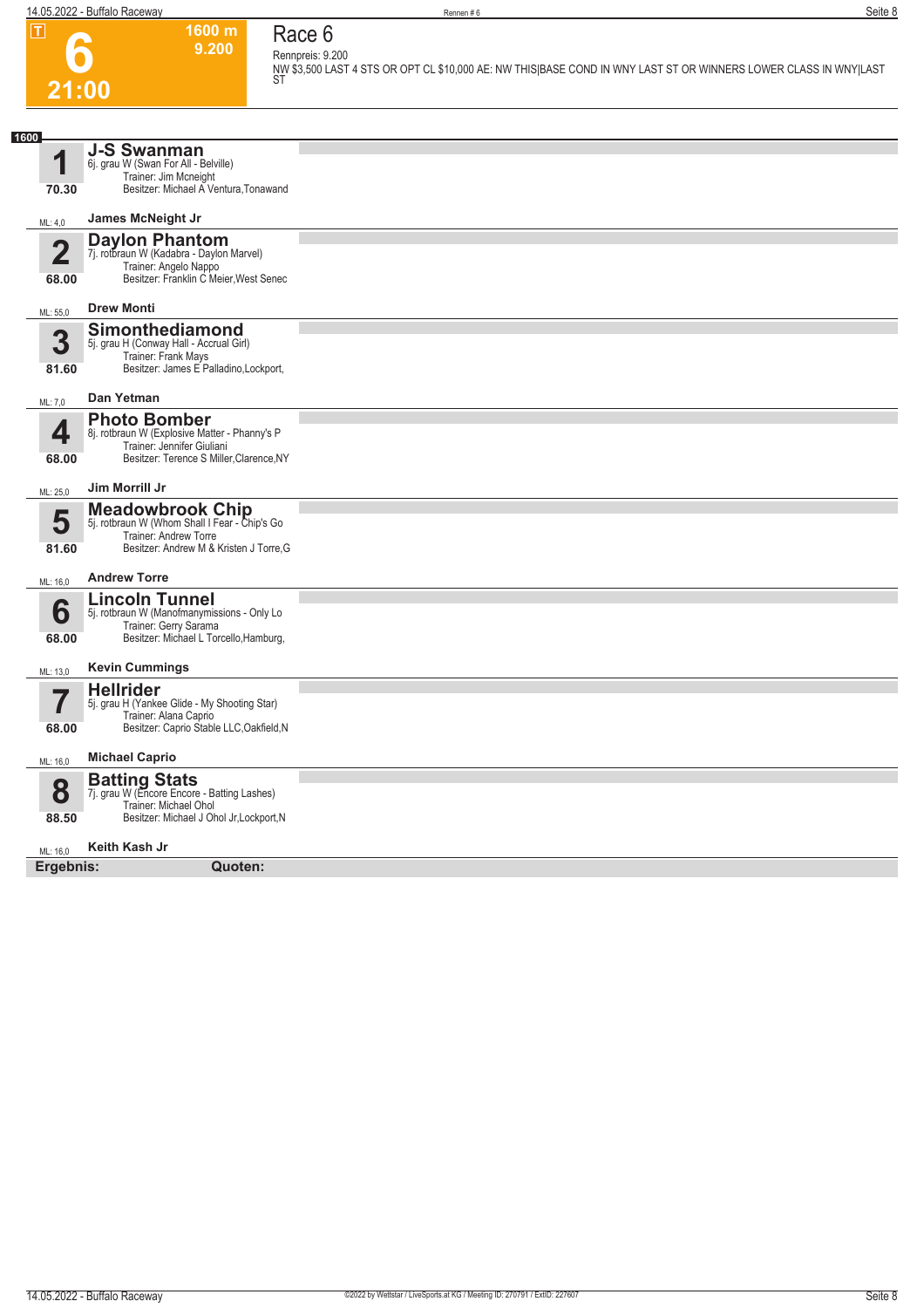**1600 m**

**Race 7**

**7**

| 21:18<br><b>My Money Honey</b><br>1<br>6j. kastanie W (Sneaky B Skipalong - Kayveon<br><b>Trainer: Tammy Cummings</b><br>Besitzer: Kyle C Cummings, Washingto<br>77.10<br><b>Kyle Cummings</b><br>ML: 4,0<br><b>Oreo Dream Xtreme</b><br>$\overline{\mathbf{2}}$<br>5j. rotbraun W (American Ideal - Spotlight On)<br>Trainer: Shawn Mcdonough<br>Besitzer: Harry N Wortzman, Batavia, N<br>81.60<br><b>Shawn Mcdonough</b><br>ML: 9,0<br><b>Santana Beach</b><br>3<br>10j. grau W (Santanna Blue Chip - Beachs Luc<br>Trainer: Richard Roth<br>Besitzer: Jason Newell, Hamburg, NY<br>68.00<br>Jim Morrill Jr<br>ML: 6,0<br>Pembroke Joey<br>8j. rotbraun W (Roll With Joe - Puccini Blue Ch<br>4<br>Trainer: Russell Bratt<br>Besitzer: Lav Racing Stable Inc, Linden<br>72.60<br><b>Denny Bucceri</b><br>ML: 55,0<br><b>Stop Action</b><br>5<br>5j. rotbraun W (Somebeachsomewhere - The<br>Trainer: Angelo Nappo<br>Besitzer: Super Mile LLC, Blasdell, NY<br>68.00<br><b>Kevin Cummings</b><br>ML: 45,0<br><b>Stratosphere</b><br>6<br>7j. grau W (Mach Three - Northern Jade)<br>Trainer: Darrin Monti<br>Besitzer: Andrew Monti, Depew, NY<br>68.00<br><b>Drew Monti</b><br>ML: 45,0<br><b>Reggiano</b><br>10j. grau W (Western Terror - Stonebridge Pri<br>Trainer: Marc Shuttleworth<br>Besitzer: Marc W Shuttleworth, Hambur<br>81.60<br>David Mcneight lii<br>ML: 16,0<br>Ergebnis:<br>Quoten: |      | 14.000 | Rennpreis: 14.000<br>OPEN I-II HDCP (POSTS 1-3 DRAWN) (POSTS 4-7 DRAWN) |
|-----------------------------------------------------------------------------------------------------------------------------------------------------------------------------------------------------------------------------------------------------------------------------------------------------------------------------------------------------------------------------------------------------------------------------------------------------------------------------------------------------------------------------------------------------------------------------------------------------------------------------------------------------------------------------------------------------------------------------------------------------------------------------------------------------------------------------------------------------------------------------------------------------------------------------------------------------------------------------------------------------------------------------------------------------------------------------------------------------------------------------------------------------------------------------------------------------------------------------------------------------------------------------------------------------------------------------------------------------------------------------------------------------------|------|--------|-------------------------------------------------------------------------|
|                                                                                                                                                                                                                                                                                                                                                                                                                                                                                                                                                                                                                                                                                                                                                                                                                                                                                                                                                                                                                                                                                                                                                                                                                                                                                                                                                                                                           |      |        |                                                                         |
|                                                                                                                                                                                                                                                                                                                                                                                                                                                                                                                                                                                                                                                                                                                                                                                                                                                                                                                                                                                                                                                                                                                                                                                                                                                                                                                                                                                                           |      |        |                                                                         |
|                                                                                                                                                                                                                                                                                                                                                                                                                                                                                                                                                                                                                                                                                                                                                                                                                                                                                                                                                                                                                                                                                                                                                                                                                                                                                                                                                                                                           | 1600 |        |                                                                         |
|                                                                                                                                                                                                                                                                                                                                                                                                                                                                                                                                                                                                                                                                                                                                                                                                                                                                                                                                                                                                                                                                                                                                                                                                                                                                                                                                                                                                           |      |        |                                                                         |
|                                                                                                                                                                                                                                                                                                                                                                                                                                                                                                                                                                                                                                                                                                                                                                                                                                                                                                                                                                                                                                                                                                                                                                                                                                                                                                                                                                                                           |      |        |                                                                         |
|                                                                                                                                                                                                                                                                                                                                                                                                                                                                                                                                                                                                                                                                                                                                                                                                                                                                                                                                                                                                                                                                                                                                                                                                                                                                                                                                                                                                           |      |        |                                                                         |
|                                                                                                                                                                                                                                                                                                                                                                                                                                                                                                                                                                                                                                                                                                                                                                                                                                                                                                                                                                                                                                                                                                                                                                                                                                                                                                                                                                                                           |      |        |                                                                         |
|                                                                                                                                                                                                                                                                                                                                                                                                                                                                                                                                                                                                                                                                                                                                                                                                                                                                                                                                                                                                                                                                                                                                                                                                                                                                                                                                                                                                           |      |        |                                                                         |
|                                                                                                                                                                                                                                                                                                                                                                                                                                                                                                                                                                                                                                                                                                                                                                                                                                                                                                                                                                                                                                                                                                                                                                                                                                                                                                                                                                                                           |      |        |                                                                         |
|                                                                                                                                                                                                                                                                                                                                                                                                                                                                                                                                                                                                                                                                                                                                                                                                                                                                                                                                                                                                                                                                                                                                                                                                                                                                                                                                                                                                           |      |        |                                                                         |
|                                                                                                                                                                                                                                                                                                                                                                                                                                                                                                                                                                                                                                                                                                                                                                                                                                                                                                                                                                                                                                                                                                                                                                                                                                                                                                                                                                                                           |      |        |                                                                         |
|                                                                                                                                                                                                                                                                                                                                                                                                                                                                                                                                                                                                                                                                                                                                                                                                                                                                                                                                                                                                                                                                                                                                                                                                                                                                                                                                                                                                           |      |        |                                                                         |
|                                                                                                                                                                                                                                                                                                                                                                                                                                                                                                                                                                                                                                                                                                                                                                                                                                                                                                                                                                                                                                                                                                                                                                                                                                                                                                                                                                                                           |      |        |                                                                         |
|                                                                                                                                                                                                                                                                                                                                                                                                                                                                                                                                                                                                                                                                                                                                                                                                                                                                                                                                                                                                                                                                                                                                                                                                                                                                                                                                                                                                           |      |        |                                                                         |
|                                                                                                                                                                                                                                                                                                                                                                                                                                                                                                                                                                                                                                                                                                                                                                                                                                                                                                                                                                                                                                                                                                                                                                                                                                                                                                                                                                                                           |      |        |                                                                         |
|                                                                                                                                                                                                                                                                                                                                                                                                                                                                                                                                                                                                                                                                                                                                                                                                                                                                                                                                                                                                                                                                                                                                                                                                                                                                                                                                                                                                           |      |        |                                                                         |
|                                                                                                                                                                                                                                                                                                                                                                                                                                                                                                                                                                                                                                                                                                                                                                                                                                                                                                                                                                                                                                                                                                                                                                                                                                                                                                                                                                                                           |      |        |                                                                         |
|                                                                                                                                                                                                                                                                                                                                                                                                                                                                                                                                                                                                                                                                                                                                                                                                                                                                                                                                                                                                                                                                                                                                                                                                                                                                                                                                                                                                           |      |        |                                                                         |
|                                                                                                                                                                                                                                                                                                                                                                                                                                                                                                                                                                                                                                                                                                                                                                                                                                                                                                                                                                                                                                                                                                                                                                                                                                                                                                                                                                                                           |      |        |                                                                         |
|                                                                                                                                                                                                                                                                                                                                                                                                                                                                                                                                                                                                                                                                                                                                                                                                                                                                                                                                                                                                                                                                                                                                                                                                                                                                                                                                                                                                           |      |        |                                                                         |
|                                                                                                                                                                                                                                                                                                                                                                                                                                                                                                                                                                                                                                                                                                                                                                                                                                                                                                                                                                                                                                                                                                                                                                                                                                                                                                                                                                                                           |      |        |                                                                         |
|                                                                                                                                                                                                                                                                                                                                                                                                                                                                                                                                                                                                                                                                                                                                                                                                                                                                                                                                                                                                                                                                                                                                                                                                                                                                                                                                                                                                           |      |        |                                                                         |
|                                                                                                                                                                                                                                                                                                                                                                                                                                                                                                                                                                                                                                                                                                                                                                                                                                                                                                                                                                                                                                                                                                                                                                                                                                                                                                                                                                                                           |      |        |                                                                         |
|                                                                                                                                                                                                                                                                                                                                                                                                                                                                                                                                                                                                                                                                                                                                                                                                                                                                                                                                                                                                                                                                                                                                                                                                                                                                                                                                                                                                           |      |        |                                                                         |
|                                                                                                                                                                                                                                                                                                                                                                                                                                                                                                                                                                                                                                                                                                                                                                                                                                                                                                                                                                                                                                                                                                                                                                                                                                                                                                                                                                                                           |      |        |                                                                         |
|                                                                                                                                                                                                                                                                                                                                                                                                                                                                                                                                                                                                                                                                                                                                                                                                                                                                                                                                                                                                                                                                                                                                                                                                                                                                                                                                                                                                           |      |        |                                                                         |
|                                                                                                                                                                                                                                                                                                                                                                                                                                                                                                                                                                                                                                                                                                                                                                                                                                                                                                                                                                                                                                                                                                                                                                                                                                                                                                                                                                                                           |      |        |                                                                         |
|                                                                                                                                                                                                                                                                                                                                                                                                                                                                                                                                                                                                                                                                                                                                                                                                                                                                                                                                                                                                                                                                                                                                                                                                                                                                                                                                                                                                           |      |        |                                                                         |
|                                                                                                                                                                                                                                                                                                                                                                                                                                                                                                                                                                                                                                                                                                                                                                                                                                                                                                                                                                                                                                                                                                                                                                                                                                                                                                                                                                                                           |      |        |                                                                         |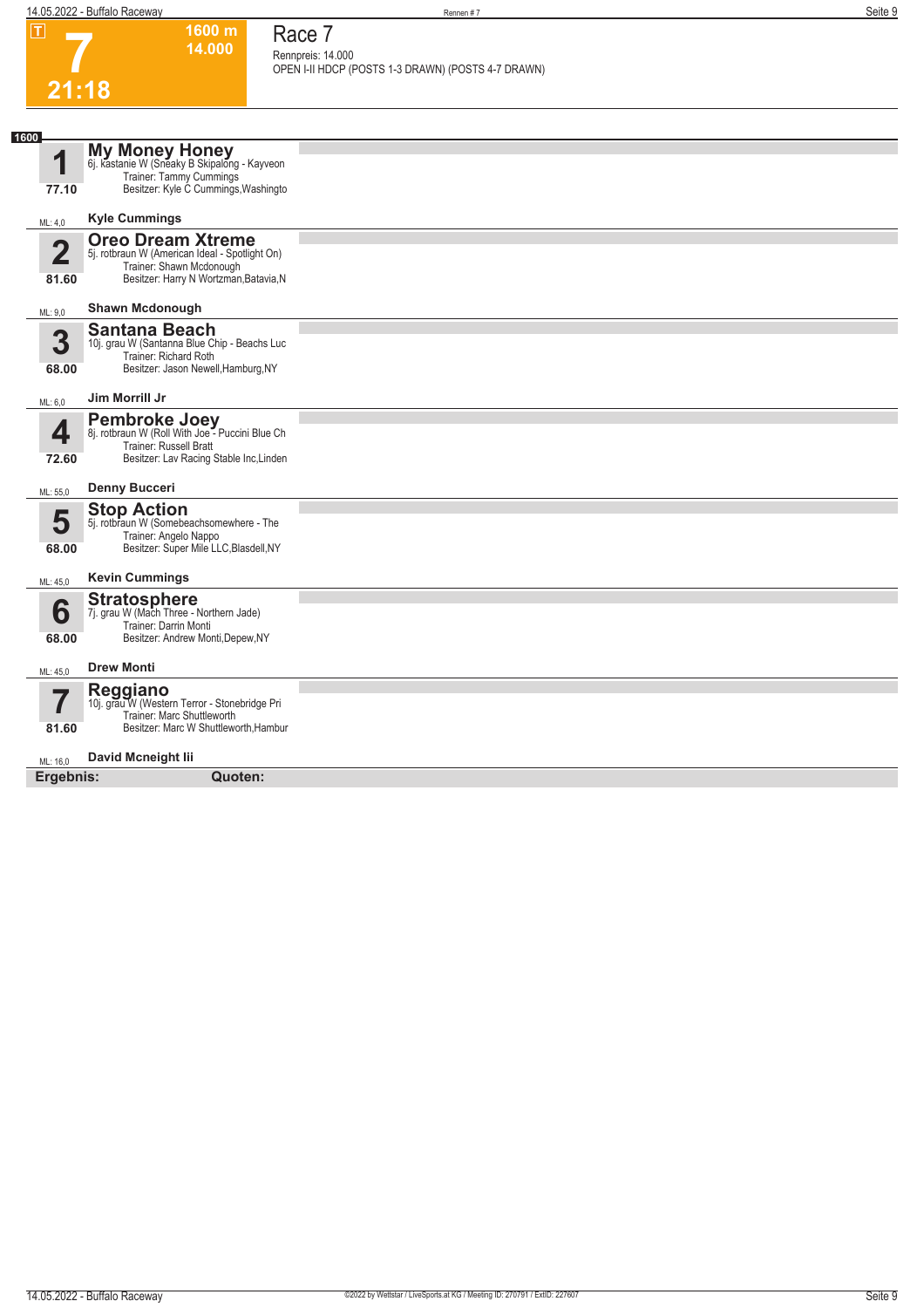

### **Race 8 Rennpreis: 9.800**

**1600 m 9.800** 

**NW \$4,000 LAST 4 STS AE: NW THIS BASE COND IN WNY LAST|ST OR WINNERS LOWER CLASS IN WNY LAST ST** 

| 1600                             |                                                                                                                                                              |                                                                                                       |                                    |                                      |                                                                                                                |                                                                                                                                                                                                                    |
|----------------------------------|--------------------------------------------------------------------------------------------------------------------------------------------------------------|-------------------------------------------------------------------------------------------------------|------------------------------------|--------------------------------------|----------------------------------------------------------------------------------------------------------------|--------------------------------------------------------------------------------------------------------------------------------------------------------------------------------------------------------------------|
| 1<br>68.00<br>ML: 35,0           | <b>Beginner's Luck</b><br>12j. rotbraun W (Camluck - Place It Here)<br>Trainer: Richard Roth<br>Besitzer: Sally Letina, West Valley, NY<br>Jim Morrill Jr    | 19.12 Dover Downs<br>12.12 Dover Downs<br>21.11 Dover Downs<br>14.11 Dover Downs<br>07.11 Dover Downs | 8<br>$\overline{7}$<br>6<br>9<br>4 | 1600<br>1600<br>1600<br>1600<br>1600 | 66,3 Morgan Anthony<br>12,8 Morgan Anthony<br>3.4 Callahan Corey<br>17,2 Morgan Anthony<br>14,1 Morgan Anthony | Justbettor, Middleagedcrazy, Celticpride<br>Goldengun, Sharkonboard, Regalmac<br>Cruisingwest, Waltzkinghanover, Brettmcfav<br>Believethisbob, Dreamfairkovu, Delawareha<br>Handsomehenryk, Peoplearecrazy, Regalm |
| $\mathbf 2$<br>68.00             | <b>Endeavors Pride</b><br>8j. rotbraun W (Keystone Endeavor - Gingerbr<br>Trainer: Gerry Sarama<br>Besitzer: Michael L Torcello, Hamburg,                    |                                                                                                       |                                    |                                      |                                                                                                                |                                                                                                                                                                                                                    |
| ML: 4,0                          | <b>Kevin Cummings</b>                                                                                                                                        |                                                                                                       |                                    |                                      |                                                                                                                |                                                                                                                                                                                                                    |
| 3<br>81.60                       | <b>Bugatti</b><br>9j. rotbraun W (Mach Three - Blinker Hanover)<br>Trainer: Mihajlo Zdjelar Jr<br>Besitzer: Keith R Pinkowski.Dunkirk.NY                     |                                                                                                       |                                    |                                      |                                                                                                                |                                                                                                                                                                                                                    |
| ML: 11,0                         | David Mcneight lii                                                                                                                                           |                                                                                                       |                                    |                                      |                                                                                                                |                                                                                                                                                                                                                    |
| 4<br>68.00                       | <b>Extradite N</b><br>8j. grau W (Washington Vc - Falcon Del)<br>Trainer: Angelo Nappo<br>Besitzer: Super Mile LLC, Blasdell, NY                             |                                                                                                       |                                    |                                      |                                                                                                                |                                                                                                                                                                                                                    |
| ML: 8,0                          | <b>Drew Monti</b>                                                                                                                                            |                                                                                                       |                                    |                                      |                                                                                                                |                                                                                                                                                                                                                    |
| 5<br>70.30                       | <b>Silver Beast</b><br>6j. rotbraun W (Betterthancheddar - Danika Pa<br>Trainer: Jim Mcneight<br>Besitzer: James P Mcneight Jr, Lockpor<br>James McNeight Jr |                                                                                                       |                                    |                                      |                                                                                                                |                                                                                                                                                                                                                    |
| ML: 11,0                         |                                                                                                                                                              |                                                                                                       |                                    |                                      |                                                                                                                |                                                                                                                                                                                                                    |
| 6<br>81.60                       | <b>Iluvtomakemoney</b><br>7j. rotbraun W (Well Said - Symphony In Motio<br>Trainer: Rvan Swift<br>Besitzer: Tanah Merah Farms LLC, We                        |                                                                                                       |                                    |                                      |                                                                                                                |                                                                                                                                                                                                                    |
| ML: 4,0                          | Dan Yetman                                                                                                                                                   |                                                                                                       |                                    |                                      |                                                                                                                |                                                                                                                                                                                                                    |
| $\overline{\mathbf{7}}$<br>81.60 | <b>Honor Me</b><br>7j. rotbraun W (Western Terror - Liamatters)<br>Trainer: Joseph Alba<br>Besitzer: Joseph A Alba, Akron, NY; Mar                           |                                                                                                       |                                    |                                      |                                                                                                                |                                                                                                                                                                                                                    |
| ML: 16,0                         | <b>Michael Baumeister</b>                                                                                                                                    |                                                                                                       |                                    |                                      |                                                                                                                |                                                                                                                                                                                                                    |
| 8<br>88.50                       | Amrcanbootscoota A<br>10j. rotbraun W (Allamerican Ingot - Bootscoot<br>Trainer: Jennifer Giuliani<br>Besitzer: Fortunate One LLC, Niagara F                 |                                                                                                       |                                    |                                      |                                                                                                                |                                                                                                                                                                                                                    |
| ML: 16.0                         | Keith Kash Jr                                                                                                                                                |                                                                                                       |                                    |                                      |                                                                                                                |                                                                                                                                                                                                                    |
| Ergebnis:                        | Quoten:                                                                                                                                                      |                                                                                                       |                                    |                                      |                                                                                                                |                                                                                                                                                                                                                    |